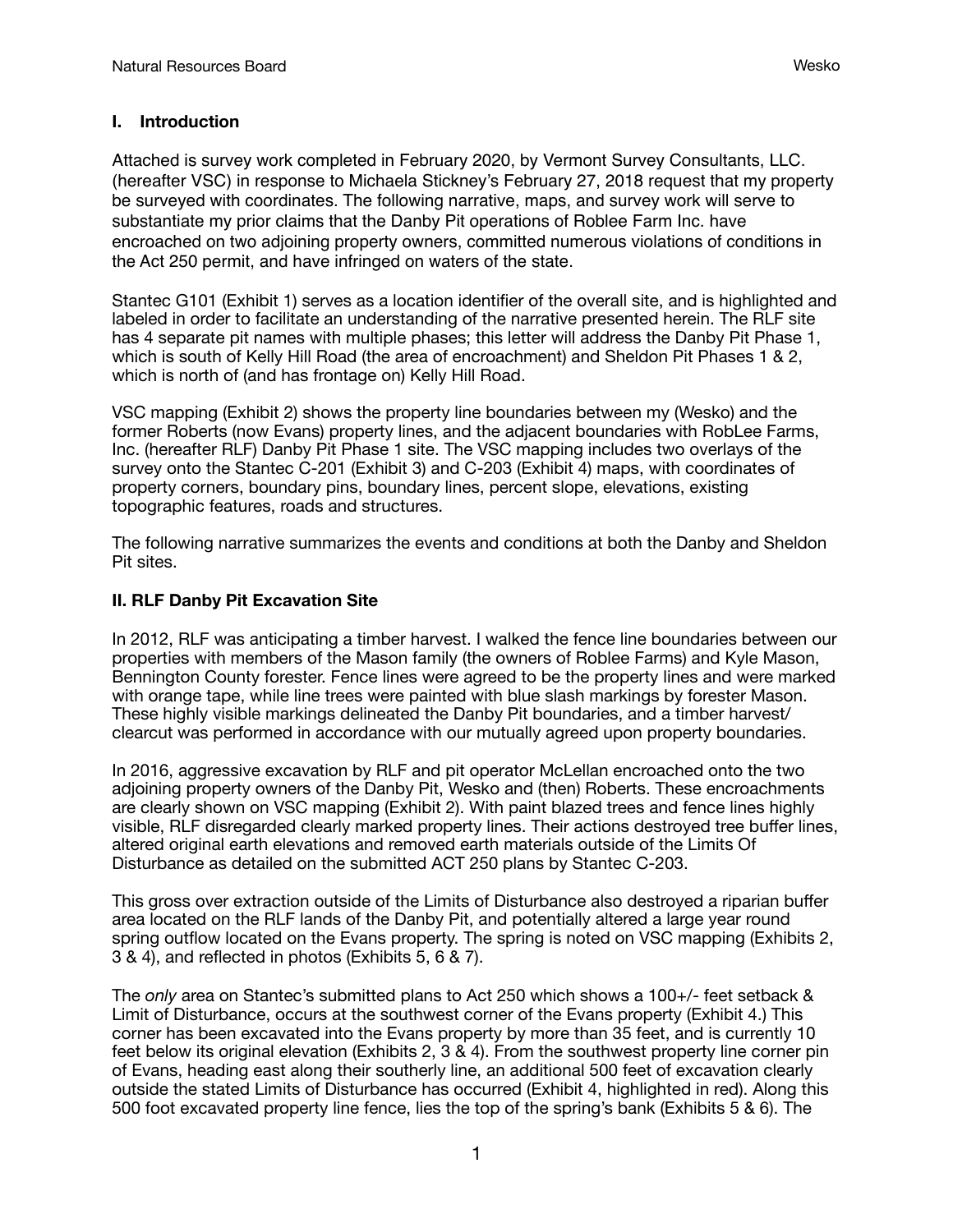property line is 27 feet from the base of this complex spring and the basin of the spring outflow at its widest point is over 75 feet (Exhibit 6). This spring area, and a large portion of the Evans property have identical geographic features and is contiguous with my property which is upstream and to the east of the spring.

In a 2008 Baseline Document prepared by Vermont Land Trust of the Whaley Estate (now Wesko), this area is delineated as a "SENSITIVE RIPARIAN AREA" (Exhibit 8). This spring is well documented and listed as an "accepting and reserving" clause in the land transfer deed of Mason to Roberts in 1966, recorded in the Town Of Pawlet Records deed book 32 page 290 (Exhibit 9). Corresponding to the deed description, a surveyor map (Exhibit 10) made by Welch in 1966, clearly identifies the spring location and is documented in the Town of Pawlet Land Recordings, Hanging Map #11.

Stantec plans repeatedly state a 50 foot MINIMUM setback to water sources, streams, and wetlands. Stantec, *only* in this area, extends the buffer to 100 feet. It would appear that special consideration was given to this highly sensitive area by Stantec engineers with intent to protect the waters of the state and this riparian buffer area.

According to **Vermont ANR Guidance for Agency Act 250/Section 248 Riparian Buffers**  published on December 9, 2005:

### Section lll, Part C Acceptable Activities within Buffer Zone Areas

The definition of a riparian buffer zone as provided in this Guidance includes the description "undisturbed." Generally, "undisturbed" means no construction; no earth-moving activities; no storage of materials; no tree, shrub, or ground cover removal; and no mowing.

Also included in this publication are graphs and charts which show riparian buffer areas to be greater than 100 feet.

In RLF's Land Use Permit of 2008 - Laws/Regulations Involved - Condition 13 states:

The permittee/s shall maintain a 50 foot undisturbed, naturally vegetated buffer strip between all water courses on the project site and any disturbed areas. Prior to construction, the streams/wetland buffers shall be permanently marked with signs. The signs shall be 9-inches by 12-inches with green letters on a white background mounted on wooden posts at 50-foot intervals and will state, "Stream/Wetland Buffer Do Not Disturb."

In the 2008 ACT 250 Schedule B - Short Form, submitted by RLF, multiple criterion items state a minimum 50 foot setback to streams and buffers:

Criterion 1D) Floodways Criterion 1E) Streams Criterion 1G) Wetlands

RLF, and its pit operator, having removed the southerly tree buffer line, and excavating undisturbed protective land features in this riparian buffer area, have affected critical shading and topographic features of the spring and has potentially raised the spring's water temperature, affecting riparian aquatic life and plants. This spring provides a major water source to the headwaters of this unnamed brook, which originates on my property and flows through the Evans property into the Beaver Brook, and eventually the Mettowee River.

In the 2008 Act 250 Schedule B - Short Form Application, Criterion 1A) Headwaters "provide recharge to aquifers" is checked (NO) by RLF.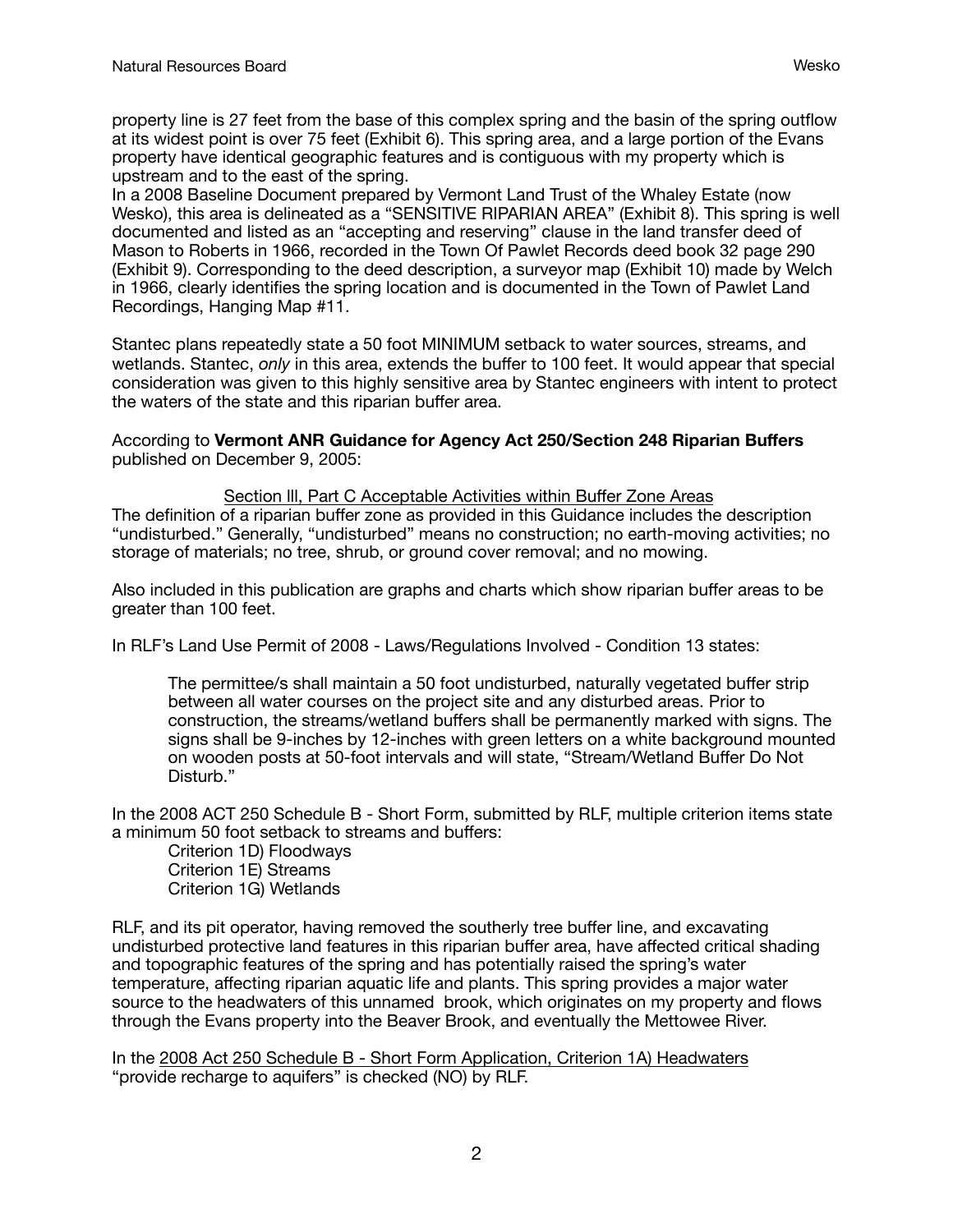In 2008 Act 250 Schedule B - Short Form, 10 Criteria, Sub Criteria 2 and 3)water supply, item C RLF's response is that there are no anticipated impacts to existing private or public water supplies. However, it *is* the source of running water for the Evans residence, as noted in a 2018 real estate listing by McChesney Real Estate, for Roberts (Exhibit 11).

The Stantec plans submitted by RLF are incomplete with misleading details due to the absence of a licensed survey placement of property lines, town roads, streams, wetlands and private roads. This misleading and false information is further corroborated by Frank Parent of Long Trail Engineering. An email I received from Aaron Brondyke in August 2018, which included an attached email from Frank Parent to Act 250, contains a marked-up, highlighted in red, Stantec C-203 Final Reclamation map of Parent's work (Exhibit 12) and states:

*"Attached is an updated plan based on our on-the-ground survey last February, where we located some iron pins, the farm road, and the "active" (but currently stabilized) extraction area. The actual, surveyed location of the farm road is within the permitted extraction limits, and all extraction has occurred within the permitted limits.* 

*I don't know how the original Stantec plans were created, or how this error occurred, but it is likely due to some kind of scaling error. While the quarry is currently stabilized, the owners would like to extract some additional material (within the permitted limits) then finish final stabilization. They'd like to complete this work this summer."* (Exhibit 13)

In reference to VSC mapping (Exhibits 2, 3 & 4), Frank Parent chose to provide false and misleading information to Act 250. He is not a Vermont state licensed surveyor; he was on site and located iron pins, property line boundaries, surveyed a portion of the farm road, identified location of open extractions and established Limits of Disturbance, and produced a marked-up Stantec C-203 Final Reclamation plan (Exhibit 12). He claimed the Stantec map to be compromised by "some kind of scaling error," with no explanation of the error. **His claim that**  *"all extraction has occurred within the permitted limits"* **is clearly erroneous, if not misleading and fraudulent.** At that point in time, the southwest corner of the Evans property (Exhibits 2, 3 & 4), which lies over 100 feet from the limit of disturbance, had already been encroached upon, and an additional 500 feet (+/-) of the southerly line of Evans had also been excavated well outside the stated extraction limits (Exhibit 4/highlighted in red) [Emphasis Added].

With this on-the-ground knowledge of extractions well outside the Limits of Disturbance along the Evans line, Frank Parent nonetheless asked Act 250 that additional excavations be allowed "within the permitted limits." The approval by the Board of this request in the summer of 2018 results in RLF and pit operator McLellan excavating the original farm road out of existence. This farm road, having existed in its location for over 30 years, was replaced by a *new* road running through the middle of the Danby Pit extractions. This *new road* aligns itself with the haul road used during the extraction process of the pit as shown by VSC mapping (Exhibits 2, 3, & 4). What was the southern berm of the original farm road is now the top of slope of the Pit extractions. While excavating the original farm road, wetland buffer areas were again violated by RLF and pit operator. VSC mapping (Exhibit 2) shows a small brook highlighted in blue and a surrounding drainage swale which runs parallel to the original farm road location. The proximity of this brook and swale area is *less* than any stated minimum 50 foot buffer area. This brook and drainage swale is not depicted on the Stantec print and should have been added to the marked-up Stantec C-203 submitted to Act 250 by Frank Parent when the location of the farm road was adjusted. This area should have been posted as previously mentioned with 9" x 12" signs reading "*Stream/Wetland Buffer Do Not Disturb."*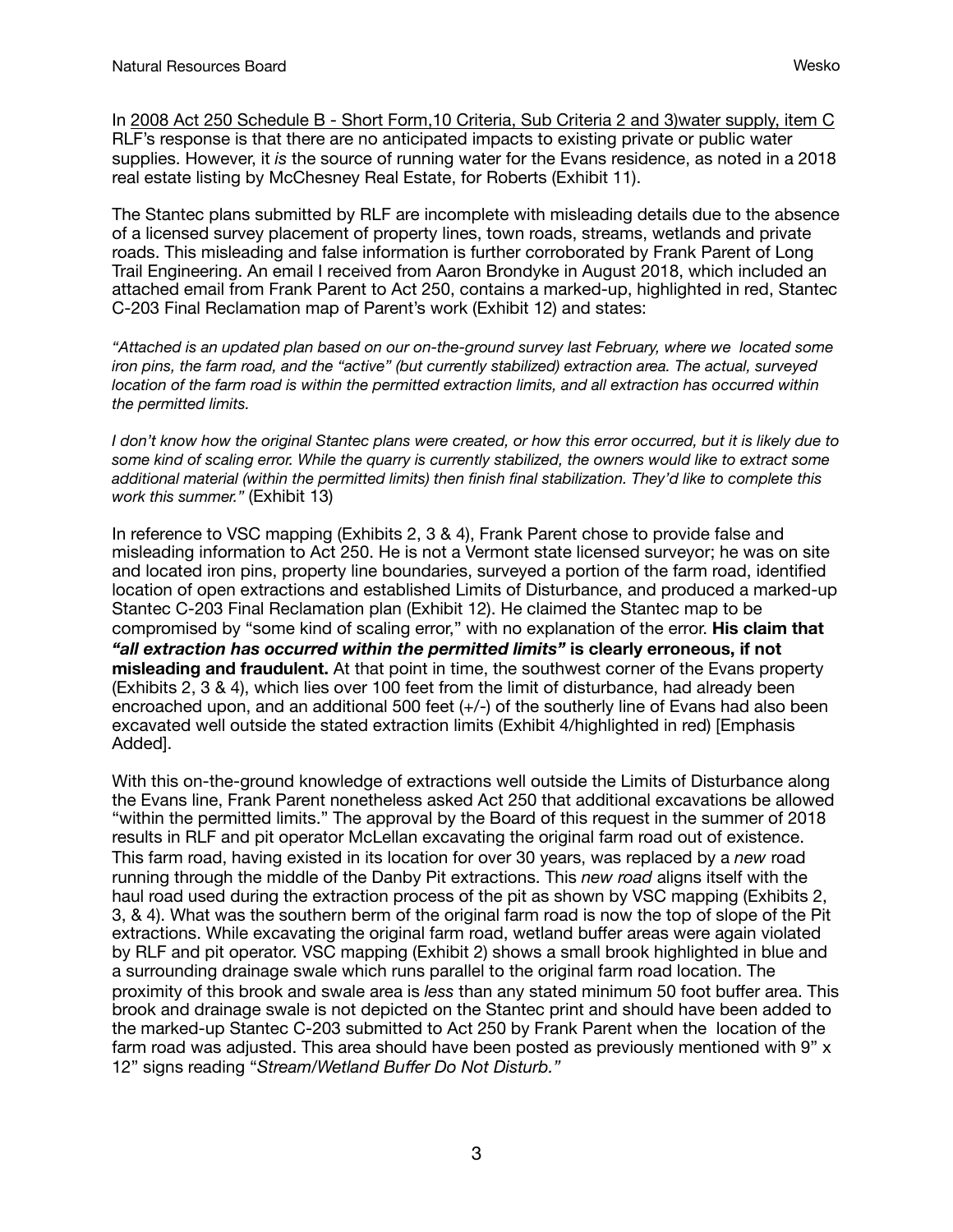Stantec mapping of the southerly footprint of the Danby Pit is flawed well beyond "some kind of scaling error." These details and statements by an engineer on an Act 250 permitted site raise serious questions of professional ethics and responsibilities. If an engineer is going to make an adjustment to the placement of a road of over 100 feet on a plan, he should also make adjustments of the field conditions associated with that road adjustment, which he does not do.

Frank Parent fails to mention that extractions *did indeed* take place outside of the stated limits and on property not owned by RLF, that sensitive riparian buffers have been excavated out of existence, and benches, contours and the retention basin depicted in his marked-up reclamation plan are not installed. Frank Parent, having copied Mark Mason, RLF, and John Thrasher (Exhibit 13) made them aware and arguably complicit in this misleading information and a party to the gross negligence, which results in further manipulation of facts and activities in the field.

If, in calculating an extraction volume of the Danby Pit in 2018, the Natural Resources Board used this flawed Stantec map, along with Frank Parent's erroneous statement and mapping of facts in the field, its calculation is inaccurate.

During the summer of 2017, I notified Act 250 several times, that the reclamation of the Danby Pit was **not** in accordance with the Stantec C-203 Final Reclamation Plans submitted by RLF. On November 27, 2017, I received an email from Aaron Brondyke stating:

*"According to Roblee's attorney, reclamation of the majority of the Danby Pit is complete and the overall grading meets the approved plans."*

If this is what was represented by RLF attorney Sue Ceglowski to ACT 250, that the field conditions at that time met the requirements of the Stantec C-203 Reclamation Plan, it is an egregious act of misrepresentation.

In a 2016 NOAV, Compliance Directives were issued to RLF, to be implemented by May 15, 2017:

Page 6, #4, item e: "Regrade all impacted areas located outside of the permitted Limits of Disturbance to restore those areas to their original ground contours." **Page 7, #4, item o:** " construct infiltration basin" as depicted on exhibits 23, 31, and 32. **Stantec C-203 Final Reclamation Plan** is exhibit 23 mentioned above and shows there should be benches at each 40 foot vertical change, contours associated with the benches and contours depicting the retention basin.

#### **(The above mentioned exhibits (23, 31 & 32) are from the RLF 2008 application #1R0932-2 exhibit list.)**

It is shown by VSC mapping (Exhibits 2, 3 & 4) that none of the above items were present in 2017 and should have been duly noted by Frank Parent, Mark Mason, RLF and John Thrasher in 2018 after their field visits, on the ground surveying, and production of Frank Parent's mapping (Exhibit 12). This should have been reported to Act 250 as being misrepresented by Attorney Ceglowski.

Using imagery dates of Google Earth Pro, 8/2008 (Exhibit 14) and 9/2009 (Exhibit 15) images of the Danby Pit area show extensive excavation more than 200 feet west of the Limit of Disturbance. The excavation begins near the farm road entrance from Kelly Hill Road and continues along the length of the farm road, along the silo structure, and heads east towards the authorized pit area. Considering this, along with the VSC survey and mapping, the North,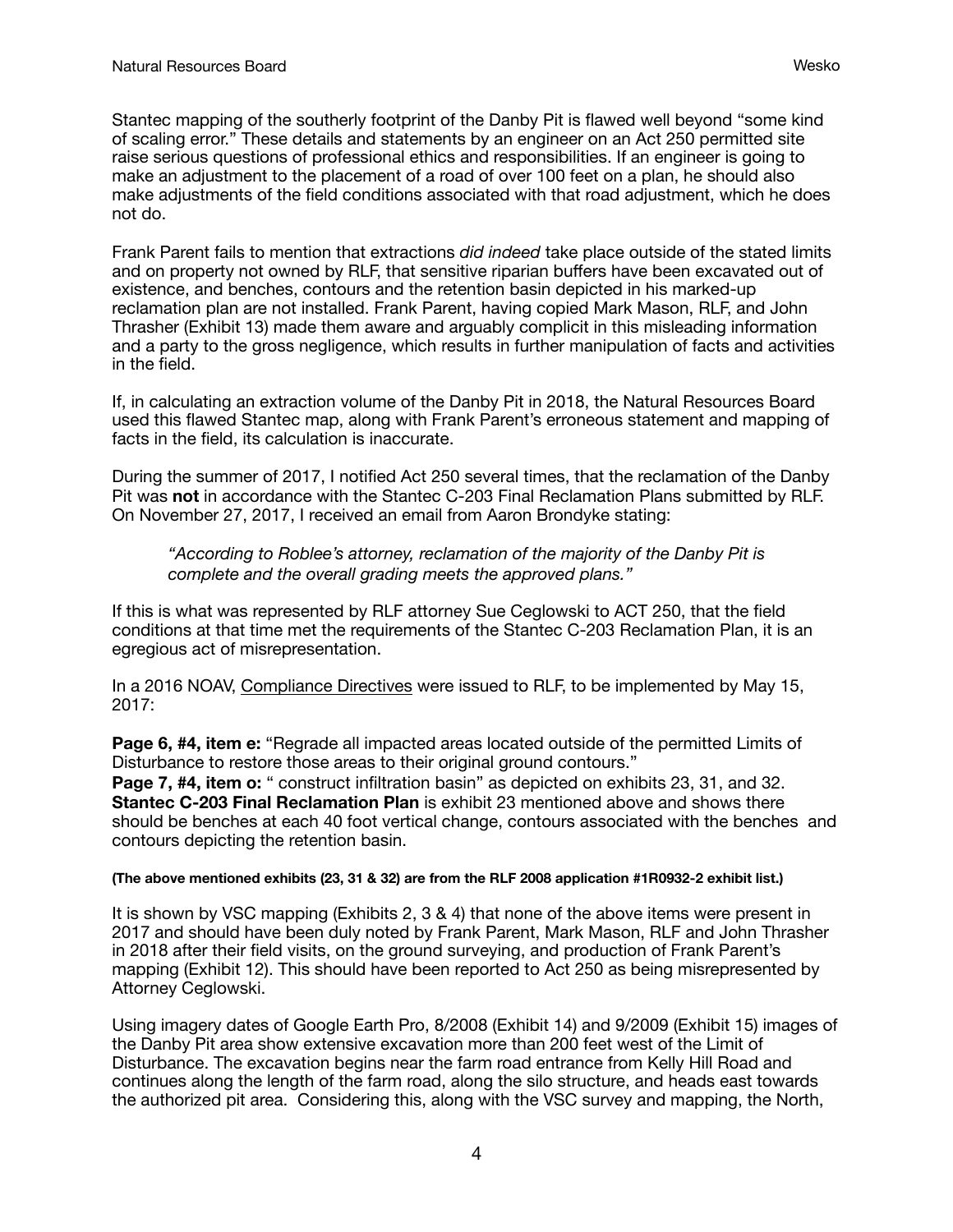East & West Limits of Disturbance have been exceeded, while the entire Southern Wet Land Buffers have been violated, thus leaving **not one area** of the Danby Pit Limits in compliance and undisturbed [Emphasis Added].

## **III. RLF Sheldon Pit Excavation Site**

## **A. Winter Conditions**

Cited in the June 12, 2009 Natural Resources Board Assurance of Discontinuance of RLF are:

**4.** Violation of Condition V(G) of VT NPEDS Construction General Permit 3-9001 and 10 VSA Section1263 and 33 USC 1342(p), for failing to comply with conditions of construction general permit for stormwater regarding authorization for winter work.

**5.** Violation of Condition 3 of Land Use Permit #1R0932 as amended by failing to comply with construction general permit for stormwater regarding authorization for winter work.

In Statement of Facts and Description of Violations #s 16,17, and 18 all involve winter construction failure of authorization violations and conditions.

Cited in the December 16, 2016 Natural Resources Board NOAV are a list of compliance directives.

Compliance Directive 1d (p. 5) states:

*Stabilize all disturbed areas of the Sheldon Phase 1 & 2 and Danby Phase 1 Quarries in accordance with Note 9 of the General Notes and Specifications for Erosion Control on the Erosion Prevention and Sediment Control Details (Exhibit 31), and the Requirements for Winter Construction outlined in Section 9 of The Low Risk Site Handbook (Vermont DEC, August 2006).* 

### AND

Specifically, Attachment 1 "Excerpts from Relevant Act 250 Land Use Permit Exhibits" (p.10) **Exhibit 31,LUP 1R0932-2 Erosion and Sediment Control Detail, Sheet C-501** depicts the following:

*"All disturbed areas of the site shall be seeded and mulched from October 15 to May 1 regardless of whether final grading has been finished. Work may continue through this period if the following winter erosion controls are implemented. (1) Oat seeds shall be substituted for any other temporary grass seeds. (2) All exposed earth shall be mulched with 6 inches of hay or straw. Slopes over 5% shall have an additional covering of staked jute mat or its equivalent."* 

"SILT FENCE DETAIL"

"GRASS CHANNEL DETAIL"

"STABILIZE CONSTRUCTION ENTRANCE"

"TEMPORARY DIVERSION SWALE"

"EROSION CONTROL BLANKET DETAIL"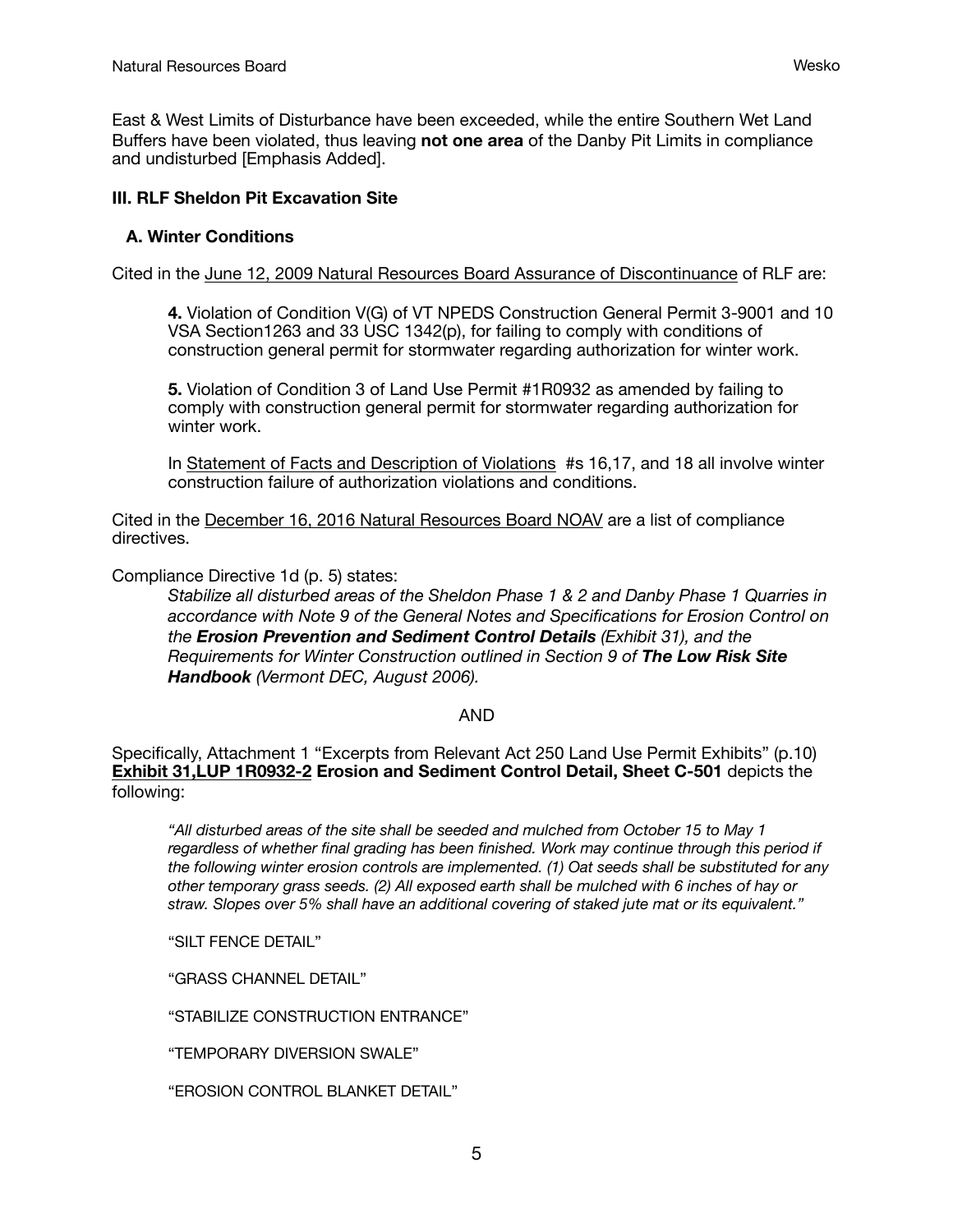Sheldon Pit Phases 1 & 2 have not met either the 2016 Directives or the 2009 AOD for Winters 2018/19 and 2019/20, as depicted in Sheldon Pit photos (Exhibits 16 & 17), taken from Kelly Hill Road.

## **B. Limits of Disturbance**

Citing Exhibit 1 of Stantec G-101, an area of interest is indicated in a red circle and clearly shows the Limit of Disturbance of Sheldon Phase 2 has been exceeded. Exhibit 1 shows an unnamed stream and its crossing of Kelly Hill Rd to be over 200 feet from the allowed excavation (by scale). Ortho photo (Exhibit 18) shows an area of current excavation as well as the stream crossing at Kelly Hill Rd. Photo Exhibit 19 shows the town culvert, stream, and heavy excavation up slope and parallel to the stream bed and channel. This area may be less than 50 feet from the stream bed. Photo Exhibit 20 shows an evergreen tree pushed up by the roots from within the pit and its top rests in the stream bed.

These photographs illustrate clearly the myriad violations of the terms and conditions of multiple permits and land use agreements. With the extreme weather patterns of freeze/thaw cycles and heavy winter rains experienced over the past several years, the erosion effects of the Sheldon Pit activities are evident from Kelly Hill Road, and are a contributing factor to an extreme degradation of the condition of Kelly Hill Road directly adjacent to this area of the pit this winter.

Having been presented with the threat of legal action (via an October 10, 2017 *Notice of Trespass*), I have not entered onto the properties and premises of Roblee Farms, therefore, observations of the Sheldon pit are limited to the view from Kelley Hill Road.

# **IV. Conclusion**

It is apparent that RobLee Farm, Inc, its principals & share holders, legal representatives, engineers and pit operators have all contributed to the propagation of false and misleading information and conditions in the field. Since the issuance of an Act 250 permit in 2006, RobLee Farm, Inc. has continually disregarded state agencies - specifically Act 250 - with illegal blasting & winter operations violations in 2007, subsequent AOD in 2009 (and fines for those actions), and an NOAV in 2016 with 15 separate violations, in addition to detailed information already cited in this letter. They have demonstrated a clear lack of respect for the environment, adjoining landowners, and the community, while they continue to ignore their responsibility to both state and local governances and the agreements entered into with them.

## Therefore pursuant to 10 VSA Section 6027. Powers

 (g) The Natural Resources Board shall manage the process by which land use permits are issued under section 6086 of this title, may initiate enforcement on related matters, under the provisions of chapters 201 and 211 of this title, and may petition the Environmental Division for revocation of land use permits issued under this chapter. Grounds for revocation are:

- (1) noncompliance with this chapter, rules adopted under this chapter, or an order that is issued that relates to this chapter;
- (2) noncompliance with any permit or permit condition;
- (3) failure to disclose all relevant and material facts in the application or during the permitting process;
- (4) misrepresentation of any relevant and material fact at any time.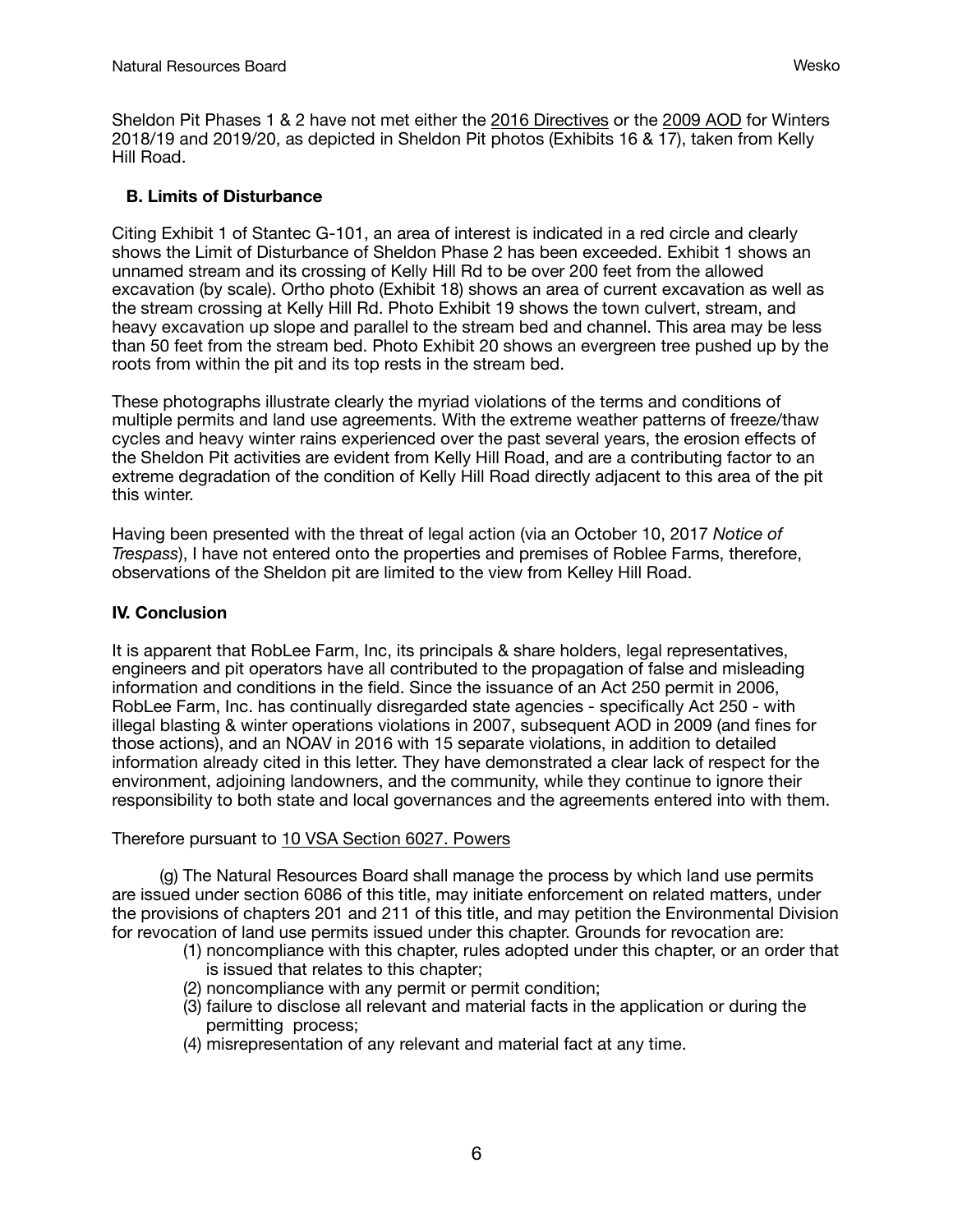## **V. Final Request**

I hereby request the Natural Resources Board to petition the Environmental Division for the revocation of RobLee Farm, Inc. Act 250 permit #1R0932, permit #1R0932-1, and permit #1R9032-2

**Please notify me of your decision within fifteen (15) days of receiving this request.** 

Signed *Michael J. Wesko* Date *February 14, 2020*